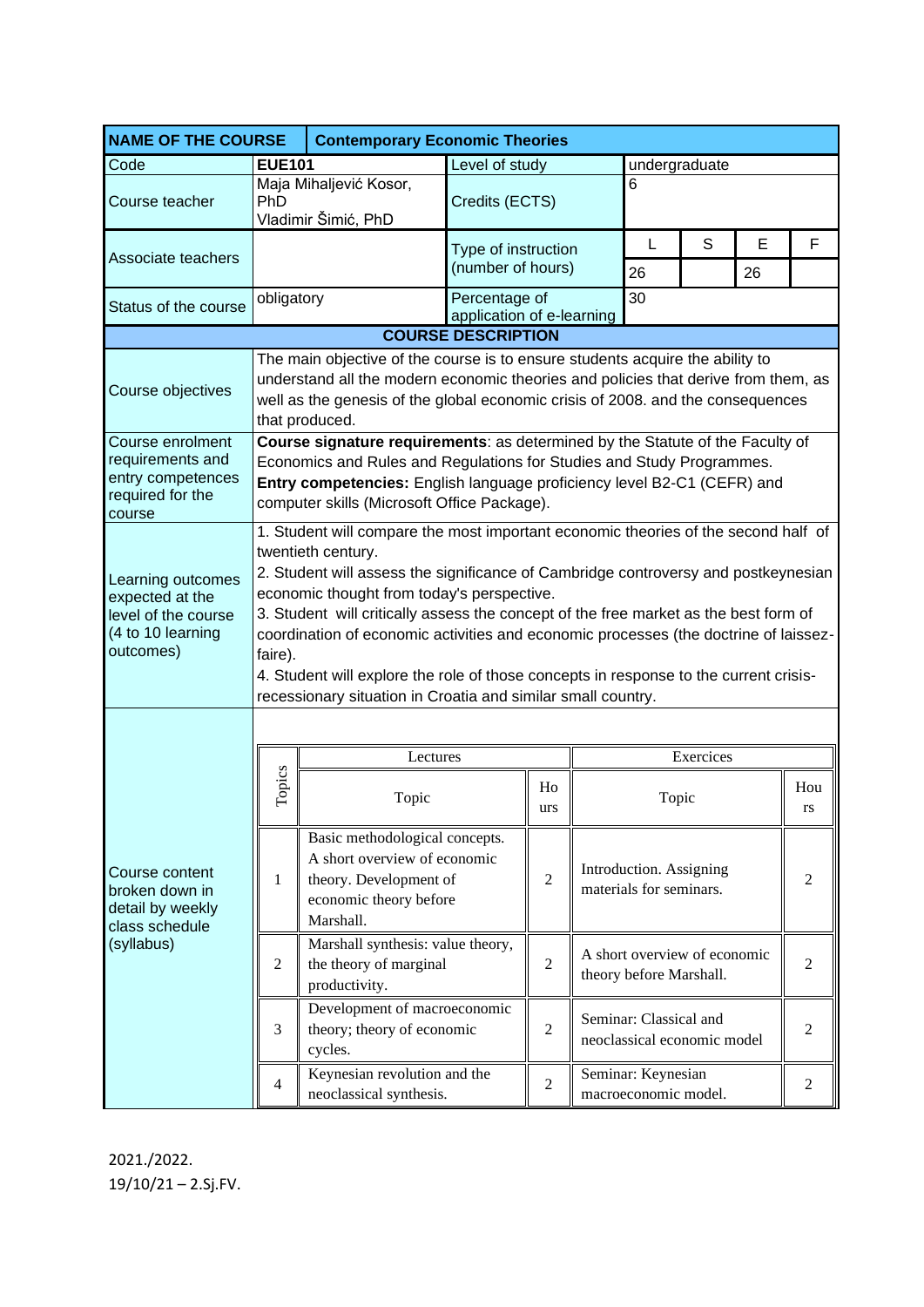|                                                                                    | 5                                                                                                                                                                                                                                                                                                                                                                 |                                  | Cambridge controversy. |                  |                                                       | Seminar: Economic policy in<br>$\overline{c}$<br>classical, neoclassical and<br>Keynesian model |                                |                | 2              |  |
|------------------------------------------------------------------------------------|-------------------------------------------------------------------------------------------------------------------------------------------------------------------------------------------------------------------------------------------------------------------------------------------------------------------------------------------------------------------|----------------------------------|------------------------|------------------|-------------------------------------------------------|-------------------------------------------------------------------------------------------------|--------------------------------|----------------|----------------|--|
|                                                                                    | Supply side economics.<br>6                                                                                                                                                                                                                                                                                                                                       |                                  |                        | $\overline{2}$   | Seminar: Supply side<br>economics.                    |                                                                                                 |                                | $\overline{c}$ |                |  |
|                                                                                    | 7<br>Monetarism.                                                                                                                                                                                                                                                                                                                                                  |                                  |                        | 2                |                                                       | Seminar: Monetarism.<br>$\overline{c}$                                                          |                                |                |                |  |
|                                                                                    | 8<br>Rational expectations theory.                                                                                                                                                                                                                                                                                                                                |                                  |                        | $\overline{2}$   | Seminar: Rational<br>expectations theory.             |                                                                                                 |                                | $\mathbf{2}$   |                |  |
|                                                                                    | 9                                                                                                                                                                                                                                                                                                                                                                 | Postkeynesian economics.         |                        |                  | $\overline{2}$                                        | Seminar: Postkeynesian<br>economics.                                                            |                                |                | $\overline{c}$ |  |
|                                                                                    | 10                                                                                                                                                                                                                                                                                                                                                                | New Keynesians.                  |                        |                  | $\overline{2}$                                        | Seminar: New Keynesians.                                                                        |                                |                | 2              |  |
|                                                                                    | 11                                                                                                                                                                                                                                                                                                                                                                | Institutional political economy. |                        |                  | $\overline{2}$                                        | Seminar: Institutionalism.                                                                      |                                |                | $\overline{c}$ |  |
|                                                                                    | Growth theories.<br>12                                                                                                                                                                                                                                                                                                                                            |                                  |                        | $\overline{2}$   | Seminar: Exogenous and<br>endogenous growth theories. |                                                                                                 |                                | 2              |                |  |
|                                                                                    | Main issues in modern economic<br>13<br>$\overline{2}$<br>Discussion.<br>theory.                                                                                                                                                                                                                                                                                  |                                  |                        | 2                |                                                       |                                                                                                 |                                |                |                |  |
|                                                                                    |                                                                                                                                                                                                                                                                                                                                                                   |                                  |                        |                  |                                                       |                                                                                                 |                                |                |                |  |
| Format of<br>instruction                                                           | <b>lectures</b><br>□ seminars and workshops<br>$\Box$ multimedia<br>$\Box$ exercises<br>laboratory<br>$\Box$ on line in entirety<br>work with mentor<br>□<br>$\Box$ partial e-learning<br>H<br>$\Box$ field work                                                                                                                                                  |                                  |                        |                  |                                                       | (other)                                                                                         | $\Box$ independent assignments |                |                |  |
| <b>Student</b><br>responsibilities                                                 | Students are required to actively participate in classes and perform the assigned<br>tasks. Furthermore, during the semester students will write and submit two essays<br>on a topic determined by the teacher and attend the classes. During the semester,<br>records are kept on the execution of these obligations. This is a prerequisite for<br>exam.        |                                  |                        |                  |                                                       |                                                                                                 |                                |                |                |  |
| Screening student<br>work (name the<br>proportion of ECTS<br>credits for each      | Class<br>attendance                                                                                                                                                                                                                                                                                                                                               |                                  | 1                      | Research         |                                                       |                                                                                                 | Practical training             |                |                |  |
|                                                                                    | Experimental<br>work                                                                                                                                                                                                                                                                                                                                              |                                  |                        | Report           |                                                       | (Other)                                                                                         |                                |                |                |  |
| activity so that the<br>total number of                                            | Essay                                                                                                                                                                                                                                                                                                                                                             |                                  |                        | Seminar<br>essay |                                                       |                                                                                                 | (Other)                        |                |                |  |
| <b>ECTS</b> credits is<br>equal to the ECTS                                        | <b>Tests</b>                                                                                                                                                                                                                                                                                                                                                      |                                  | $5^*$                  | Oral exam        |                                                       |                                                                                                 | (Other)                        |                |                |  |
| value of the course)                                                               |                                                                                                                                                                                                                                                                                                                                                                   | Written exam                     | 5                      | Project          |                                                       |                                                                                                 | (Other)                        |                |                |  |
| Grading and<br>evaluating student<br>work in class and at<br>the final exam        | The course can be passed by a) tests or b) through final exam.<br>There are 2 tests per semester. For a pass grade it is necessary to achive a score<br>of at least 50% on both tests. The same applies for the final exam. The final grade<br>is formed according to the following: 50-64% - sufficient, 65-79% good, 80-89% very<br>good and 90-100% excellent. |                                  |                        |                  |                                                       |                                                                                                 |                                |                |                |  |
| <b>Required literature</b><br>(available in the<br>library and via other<br>media) | <b>Title</b>                                                                                                                                                                                                                                                                                                                                                      |                                  |                        |                  | <b>Number of</b><br>copies in<br>the library          | <b>Availability via</b><br>other media                                                          |                                |                |                |  |
|                                                                                    | Ekelund, R. B. Jr. and R. F. Hebert: A History of<br>Economic Theory and Method, Third Edition,                                                                                                                                                                                                                                                                   |                                  |                        |                  |                                                       | 4                                                                                               |                                |                |                |  |

2021./2022. 19/10/21 – 2.Sj.FV.